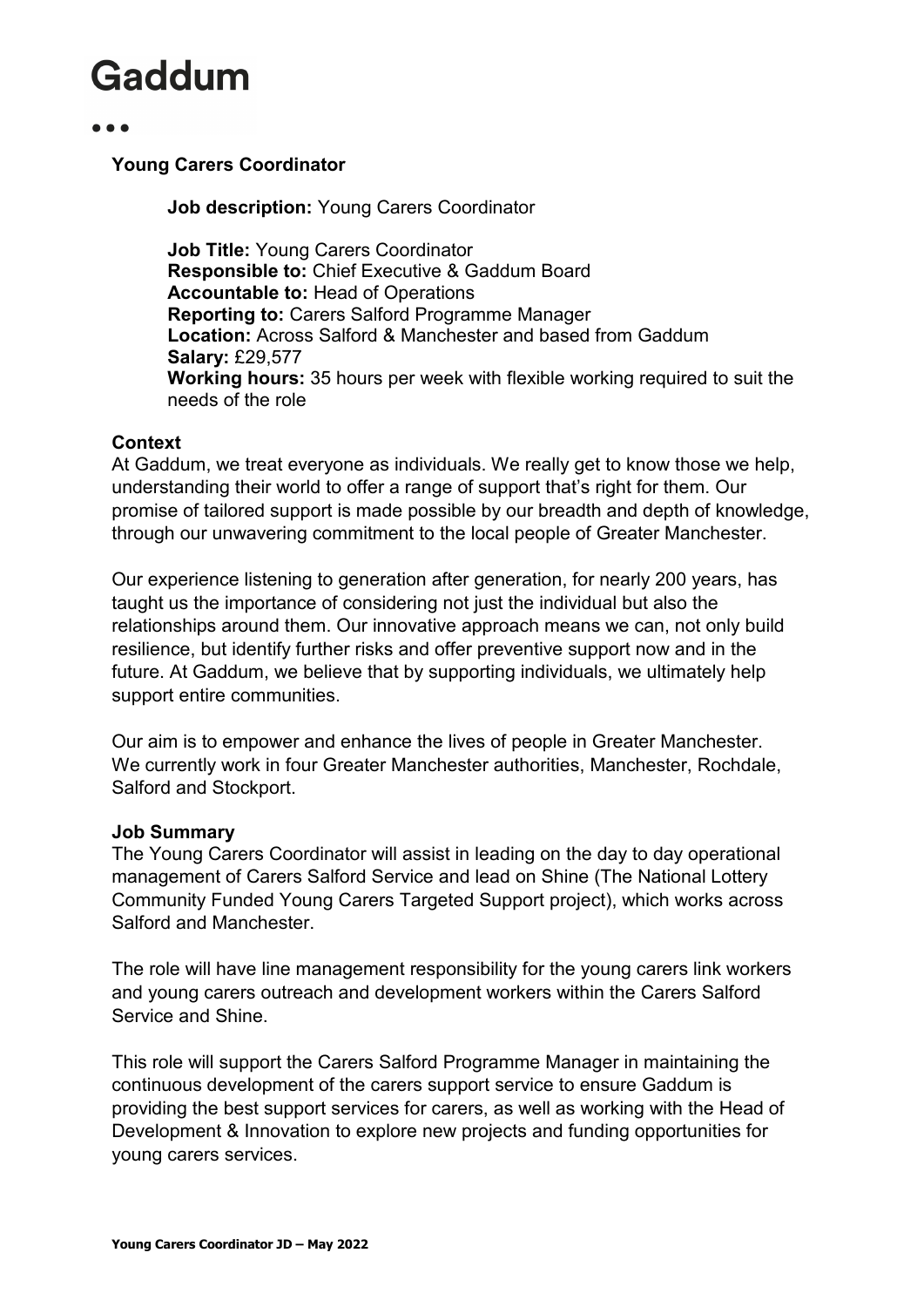#### **Job Purpose**

The Young Carers Coordinator will be responsible for the management and smooth operational running of the Carers Service in Salford and the Shine project.

#### **Main Duties and Responsibilities Operational Management**

- To provide operational management of Carers Salford Services and Shine (Young Carers Targeted Support Project)
- To coordinate a rota to cover the needs of the service
- To line manage the young carers link workers and young carers outreach and development workers
- Ensure the monitoring and reporting meets contractual targets and outcomes
- To ensure effective referral routes into both services which are triaged appropriately and provide the following;
	- o Consistent advice information and guidance
	- o Identification of need for specific targeted interventions
	- o Time-limited intervention
	- o Appropriate signposting
- To develop a carers network of support organisations to support capacity building to strengthen early identification, improve well-being, and prevent carer breakdown
- To support the Programme Manager with the social media and carers section of the Gaddum website to ensure the correct information is publicised
- To chair regular team meetings for both services and support a quarterly Gaddum carers services full team meeting
- To keep accurate and up to date records and statistical information
- To be responsible for the production of reports as requested and attend meetings when required
- To regularly audit the data collected on CRM system; ensuring that it is being used correctly to produce performance and impact data
- To produce written and verbal reports as required regarding work activities to inform planning, development and management processes.
- To maintain a general understanding of the work of the whole organisation and attend staff meetings/events
- Assist with the planning and implementation of the Gaddum Carers Salford across the Local Authority, producing operating guidelines and project management tools to assist in the delivery
- Assist in the overall management of the Gaddum Carers Salford and Shine, reporting to the Programme Manager
- Work with Gaddum's PR & Comms Lead to ensure marketing of the Gaddum Carers Salford and Shine is comprehensive and constantly reviewed to ensure the effective promotion of the service
- Support the Head of Development & Innovation, where delegated, on funding bids which involve service development opportunities
- Manage the designated office space, and use of buildings related to contract delivery, ensuring statutory compliance requirements are met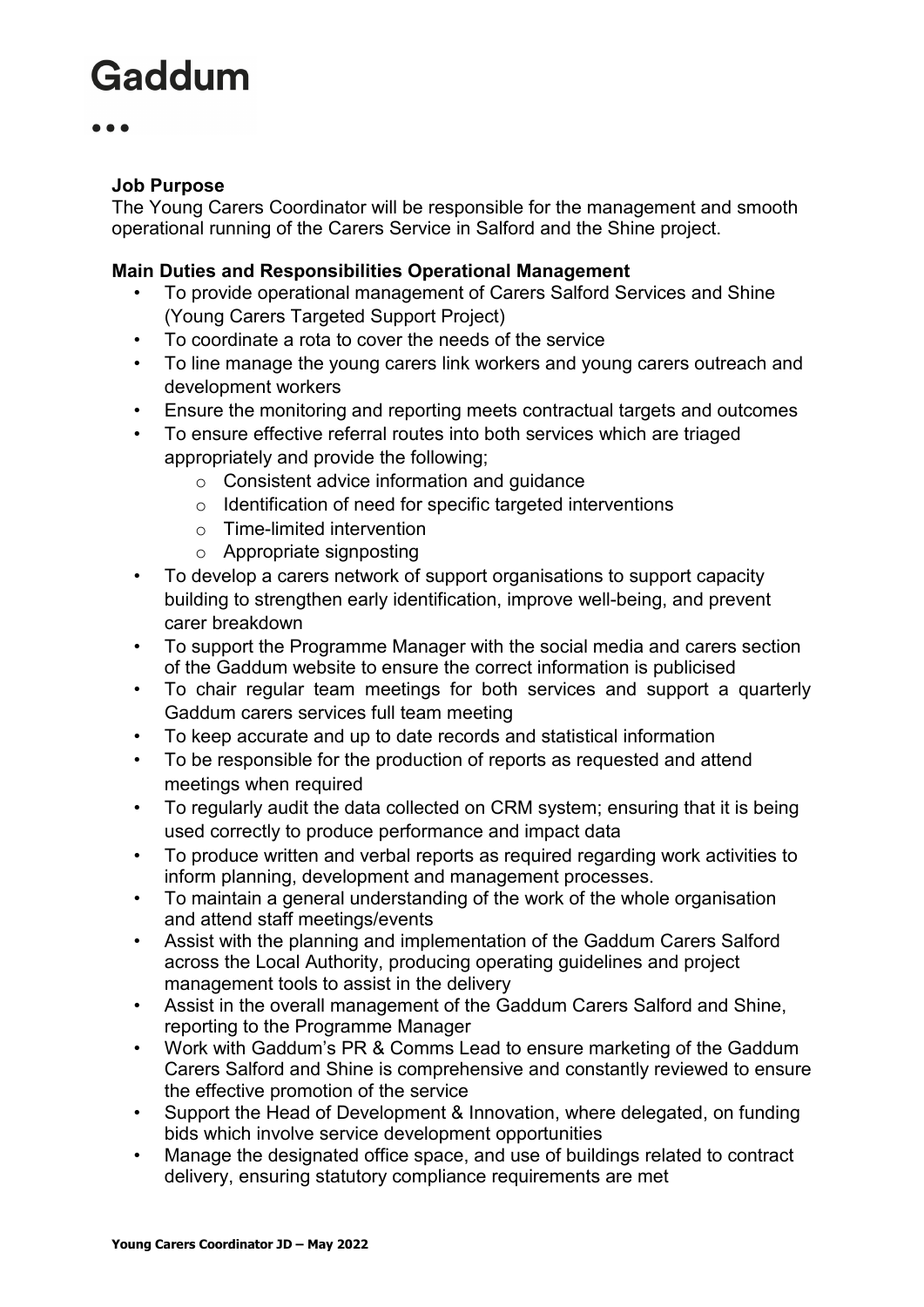#### **Finance & HR**

- Line management and supervision of staff as delegated within the service structure
- To be responsible for the allocation of line management and supervision pathways of Gaddum Carers Salford and Shine to ensure colleagues are supported within the service structure
- To maintain close monitoring of expenditure in line with planned account and support direct reports to understand and work within agreed budgets,
- Ensure that services are operating and adhering to Gaddum Policies & Procedures and best practice operating guidelines (SOPs),
- To support induction for new staff, students, or volunteers and provide regular supervision and annual appraisal

#### **Quality Assurance**

- Monitor and report on the performance of the pathway and ensure all internal and external performance targets/expectations are not only achieved, but that the service works towards exceeding them
- Assist in the develop of comprehensive Governance processes for the delivery of the Gaddum Carers Salford and Shine and facilitate its successful operation
- Ensure monitoring systems are in place to carry out effective evaluation and impact of the service
- Carry out horizon scanning and develop knowledge of best practice within service development and other carers services
- Assist in the development and delivery of systems which ensure carers are involved in service implementation, development and design
- Ensure all pathway delivery partners are complying with agreed governance

#### **Other duties and responsibilities**

- To represent Gaddum at external meetings and events
- To maintain awareness of local, regional, and national issues relevant to the objectives and expectations of the Charity
- To meet regularly with the Carers Programme Manager for supervision
- To organise and attend meetings as required by the Programme Manager
- To undertake additional duties within the competence of the post holder as required by the Head of Operations
- Flexible approach to working patterns to suit the needs of the role and responsibilities as required
- Explore possibilities for business development of service areas in collaboration with the Head of Development & Partnerships

The post-holder will be required to undertake other tasks as reasonably directed by the Senior Management Team, which will usually be commensurate with the skills and experience of the post-holder.

The details contained in this job description, particularly the principal accountabilities, reflect the content of the job at the date the job description was prepared. It should be remembered, however, that it is inevitable that, over time, the nature of individual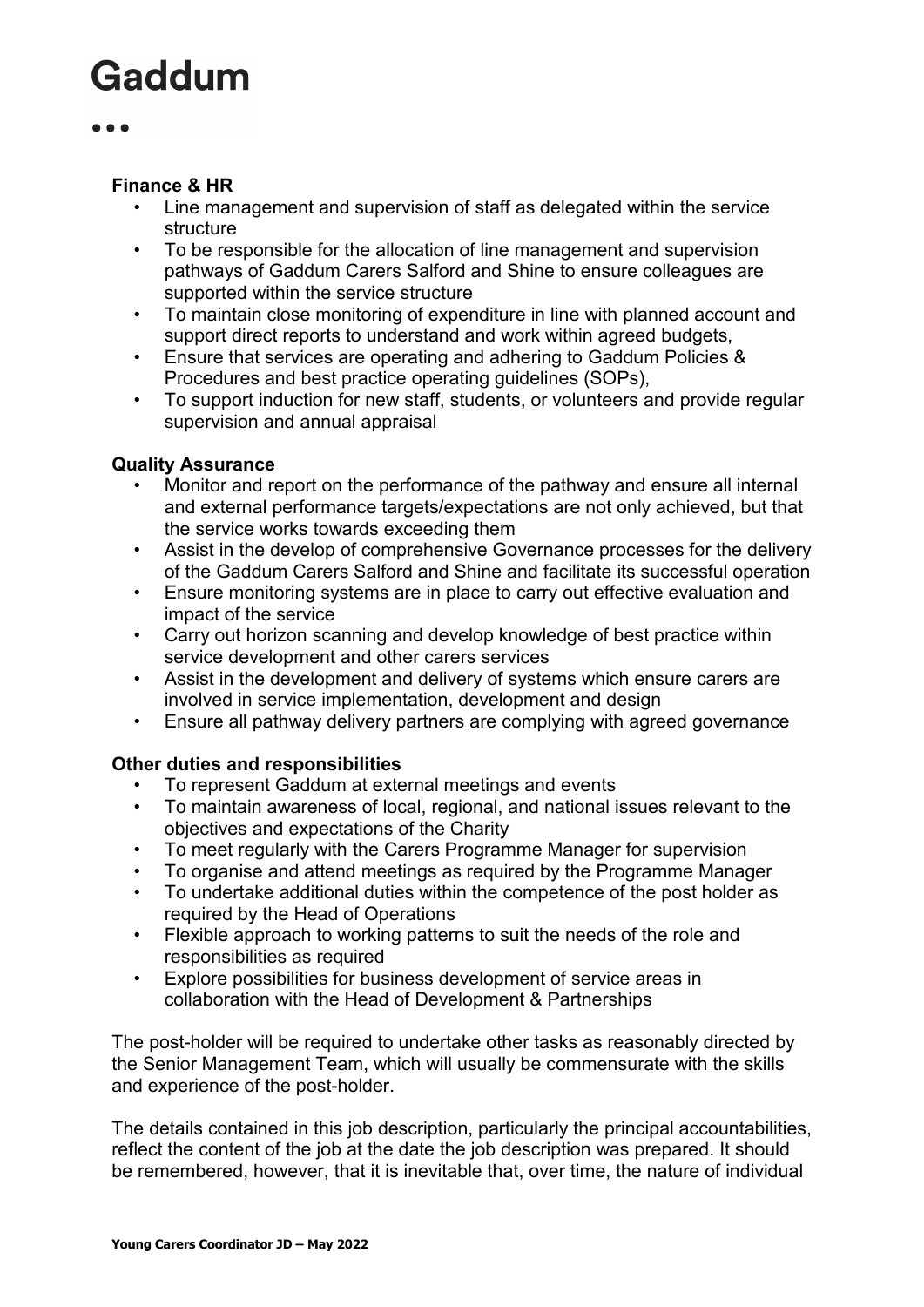$\bullet$   $\bullet$   $\bullet$ 

jobs will change; existing duties may be lost and other duties may be gained, without changing the general character of the duties, or the level of responsibility entailed. Consequently, this job description may be revised from time to time.

All staff are expected to work within all Gaddum policies and procedures.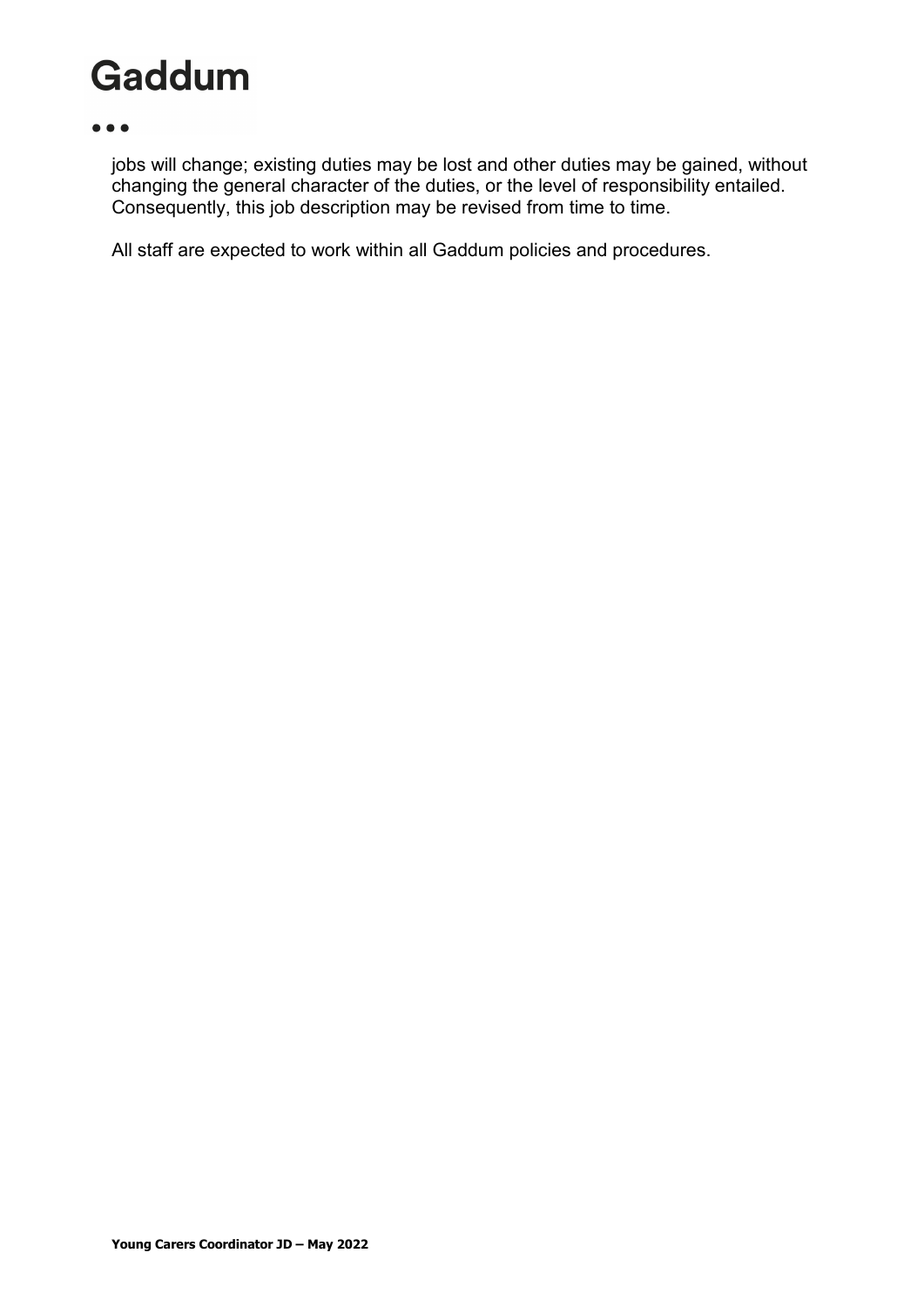$\bullet\bullet\bullet$ 

### **Person Specification- Young Carers Coordinator**

| Criteria                   | <b>Essential</b>                                                                                                                                                                                                                                                                                                                                                                                                                                                                                                                                                     | <b>Desirable</b>                                                                                                                                                                                                                                                                                                                                                                                                                                                          | Assessed |
|----------------------------|----------------------------------------------------------------------------------------------------------------------------------------------------------------------------------------------------------------------------------------------------------------------------------------------------------------------------------------------------------------------------------------------------------------------------------------------------------------------------------------------------------------------------------------------------------------------|---------------------------------------------------------------------------------------------------------------------------------------------------------------------------------------------------------------------------------------------------------------------------------------------------------------------------------------------------------------------------------------------------------------------------------------------------------------------------|----------|
| Qualifications & Training  | Maths and English GCSE at grades<br>C or above (or equivalent<br>qualification)<br>Line Management experience<br>Experience of service provision<br>Experience of undertaking risk<br>assessments.<br>Experience of training delivery<br>Evidence of continuous professional<br>development.                                                                                                                                                                                                                                                                         | Educated to degree level, equivalent<br>professional qualification or relevant<br>experience<br>Experience of working with children or young<br>people<br>Health/social care practitioner qualification<br>Qualifications or experience of training<br>delivery                                                                                                                                                                                                           | ⊢<br><Î  |
| erience<br>Knowledge & Exp | Demonstrable commitments to high<br>professional and quality standards<br>Experience of accountability for<br>service provision<br>Experience of performance<br>management<br>Experience of ensuring contract<br>compliance<br>Experience of monitoring and data<br>submission<br>Ability to work effectively as a team<br>leader and team member<br>A clear understanding of the issues<br>affecting carers and their support<br>needs<br>Experience of report writing and<br>record-keeping<br>Understanding of the ethos of the<br>voluntary and community sector | Experience of supervising in a health and<br>social care service<br>Knowledge/ Experience of working in health &<br>social care sector<br>Knowledge/experience of working in the<br>voluntary & community sector in particular<br>within the Salford area<br>Knowledge and experience of financial<br>oversight<br>Knowledge of equality and diversity<br>Experience of managing a range of<br>programmes of work or at a middle<br>management or senior management level | ⊢<br><Î  |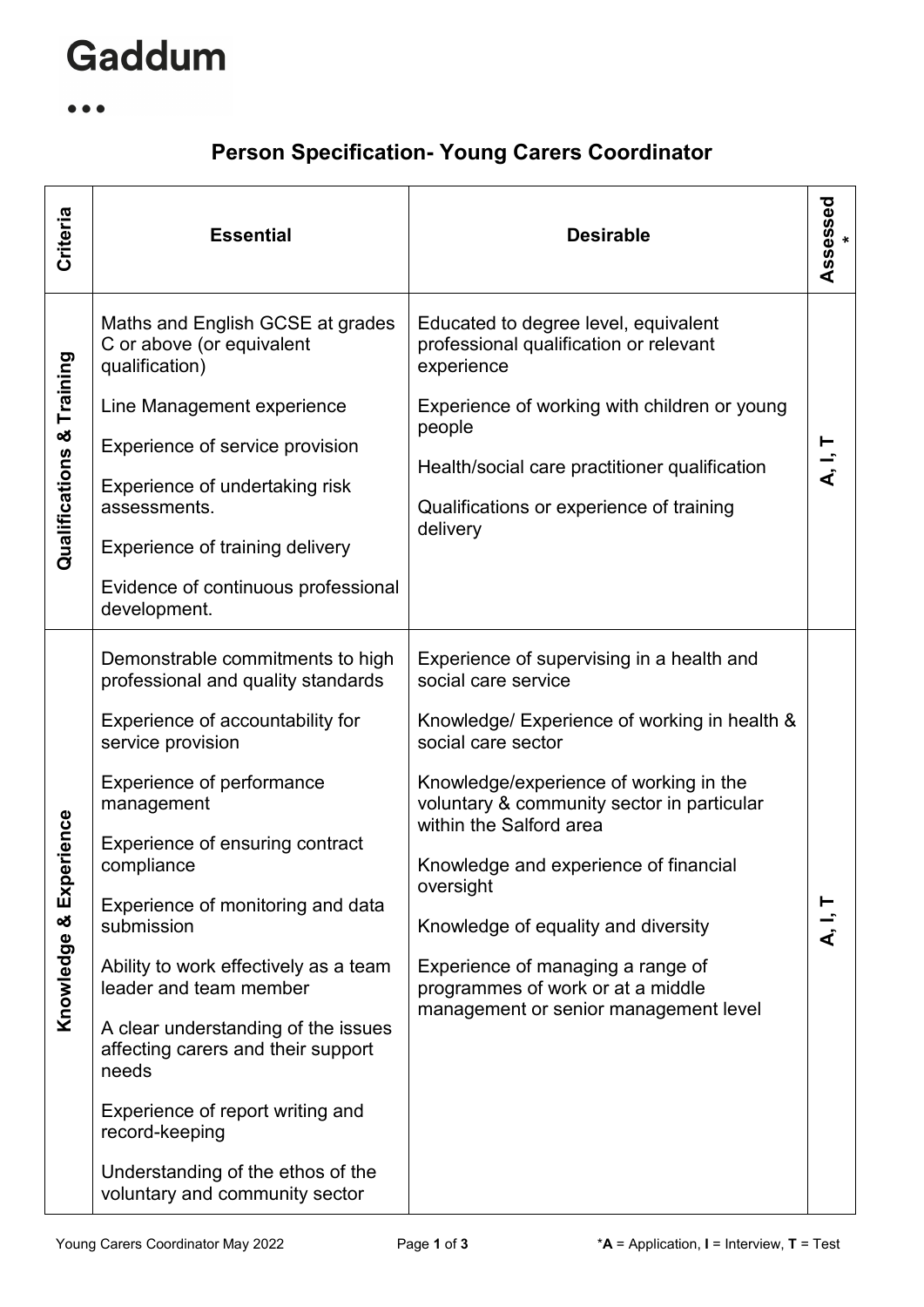#### $\bullet\hspace{0.1cm} \bullet\hspace{0.1cm} \bullet\hspace{0.1cm} \bullet$

|                          | Understanding of Child and Adult<br>Safeguarding policies                                                                                  |                                                                                                                 |    |
|--------------------------|--------------------------------------------------------------------------------------------------------------------------------------------|-----------------------------------------------------------------------------------------------------------------|----|
|                          | Understanding of the needs of<br>carers and the issues around<br>access /barriers to services faced<br>by some members of the<br>community |                                                                                                                 |    |
| Skills & Abilities       | Ability to manage own workload<br>whilst working in a direct access<br>service                                                             | Ability to lead, motivate and manage a diverse<br>team                                                          |    |
|                          | Proven teamwork skills as well as<br>ability to work on one's own                                                                          | Knowledge of Salford and Greater<br>Manchester partner organisations and<br>services                            |    |
|                          | Experience of outcome monitoring                                                                                                           | Knowledge of relevant legislation, policy &                                                                     |    |
|                          | Ability to negotiate, influence and<br>solve problems effectively                                                                          | guidance relating to Gaddum Centre services<br>Knowledge of practice issues for relevant<br>professional groups |    |
|                          | Excellent oral, written and<br>communication skills with the ability<br>to draft and present reports                                       | Knowledge and experience of information<br>management systems                                                   |    |
|                          | Excellent interpersonal skills with<br>the ability to quickly build rapport &<br>working relationships with<br>stakeholders at all levels  |                                                                                                                 |    |
|                          | Demonstrably IT literate including<br>proficiency in all aspect of Microsoft<br>Office                                                     |                                                                                                                 |    |
|                          | Strong attention to detail and highly<br>organised approach to work                                                                        |                                                                                                                 |    |
|                          | Solution focused attitude and a<br>drive to support others around to<br>emulate the same                                                   |                                                                                                                 |    |
|                          | Ability to manage concurrent<br>deliverables and work under<br>pressure daily                                                              |                                                                                                                 |    |
| ఱ<br>Attitudes<br>Values | Committed to equality & diversity                                                                                                          | Knowledge of Gaddum                                                                                             |    |
|                          | Committed to the values of Gaddum<br>Centre                                                                                                | Understanding of support, advice & guidance                                                                     | <Î |
|                          | Non - judgmental attitude                                                                                                                  |                                                                                                                 |    |